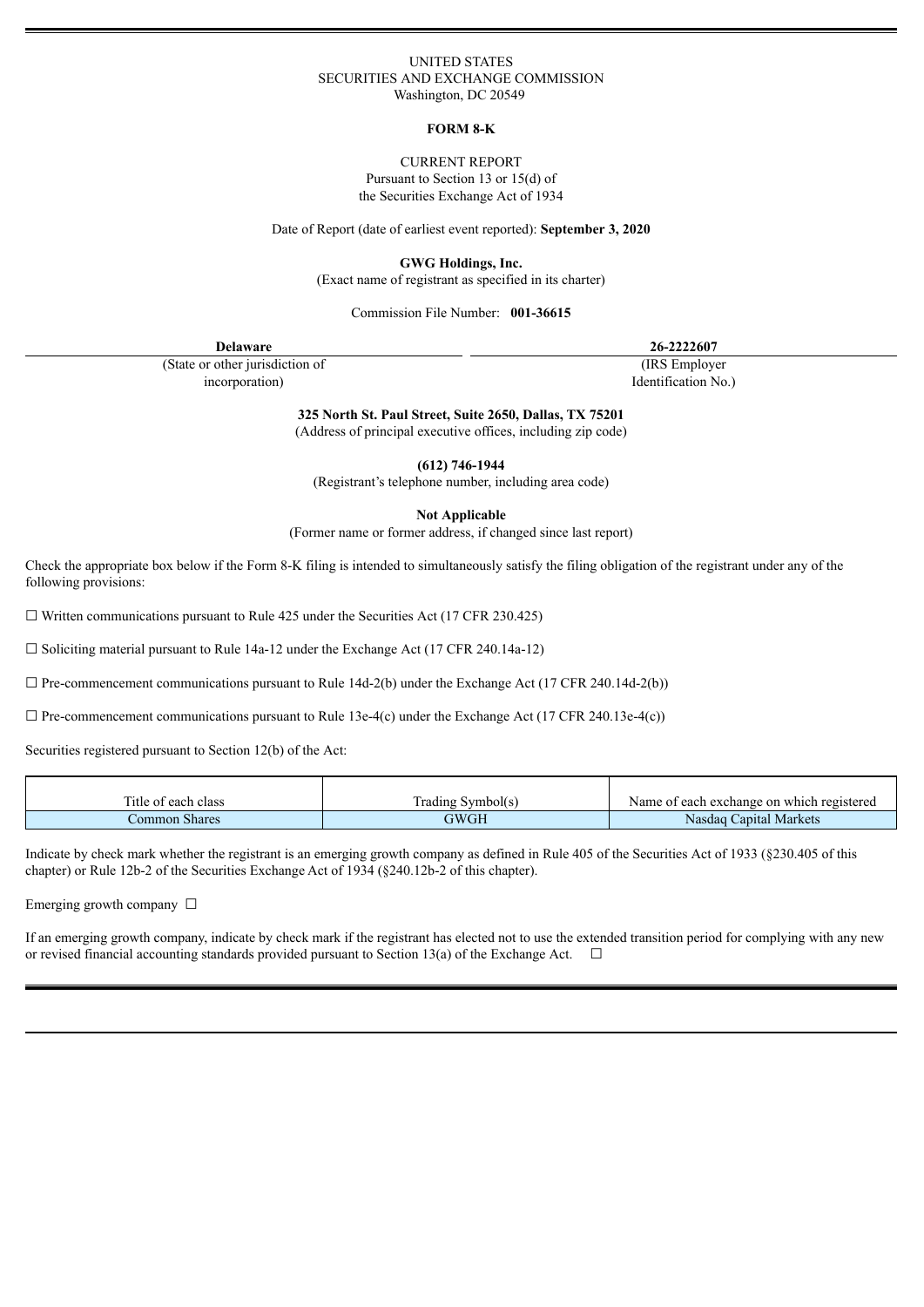## Item 5.02 Departure of Directors or Principal Officers; Election of Directors; Appointment of Principal Officers; Compensatory Arrangements **of Certain Officers.**

#### *Election of New Directors*

On September 3, 2020, the Board appointed two new members to the Company's Board of Directors. The identities of the two new directors, and the class of director into which each has been assigned, are set forth below:

|                 |          | <b>Expiration of Initial</b> |
|-----------------|----------|------------------------------|
| <b>Director</b> | Class    | <b>Term of Director</b>      |
| Daniel Fine     | Class II | 2020                         |
| David S. Gruber | Class II | 2020                         |

In addition, Mr. Fine was appointed to the Board of Director's Compensation Committee and Special Committee, and Mr. Gruber was appointed to the Audit Committee and Special Committee.

Mr. Gruber is the owner of MetroAmerican Developers, LLC, a private commercial real estate investor specializing in the development and acquisition of office and industrial properties in Dallas and San Diego. Prior to forming MetroAmerican Developers, Mr. Gruber was president and CEO of MEPC American Properties, the U.S. subsidiary of London-based MEPC plc, one of the world's largest real estate companies.

Mr. Fine is currently Managing Director of Airetel Staffing, Inc., a direct and contingent staffing company focused on engineering and IT staffing. Mr. Fine previously served as a Director and Executive Vice President of two-family offices with a focus on real estate, oil and gas, and private equity investing and has served as Vice President of Sales for the Texas Rangers Baseball Club and Senior Vice President of the Dallas Stars Hockey Club. Mr. Fine also has extensive experience in the telecom industry, working for American Telco and Fairpoint Communications (FRPT).

Messrs. Fine and Gruber will receive compensation for their Board and committee service in accordance with the Company's standard compensation arrangements for non-employee directors, which are described in the Company's definitive proxy statement on Schedule 14A filed with the Securities and Exchange Commission on November 22, 2019.

In connection with their appointment to the Board, the Company expects to enter into the Company's standard form indemnification agreement for directors and executive officers with Messrs. Fine and Gruber, the form of which was incorporated by reference as Exhibit 10.17 to the Company's Annual Report on Form 10-K for the year ended December 31, 2019.

There are no arrangements or understandings between either of Messrs. Fine and Gruber and any other person pursuant to which either was appointed as a director, and there are no reportable transactions under Item 404(a) of Regulation S-K with respect to Messrs. Fine or and Gruber.